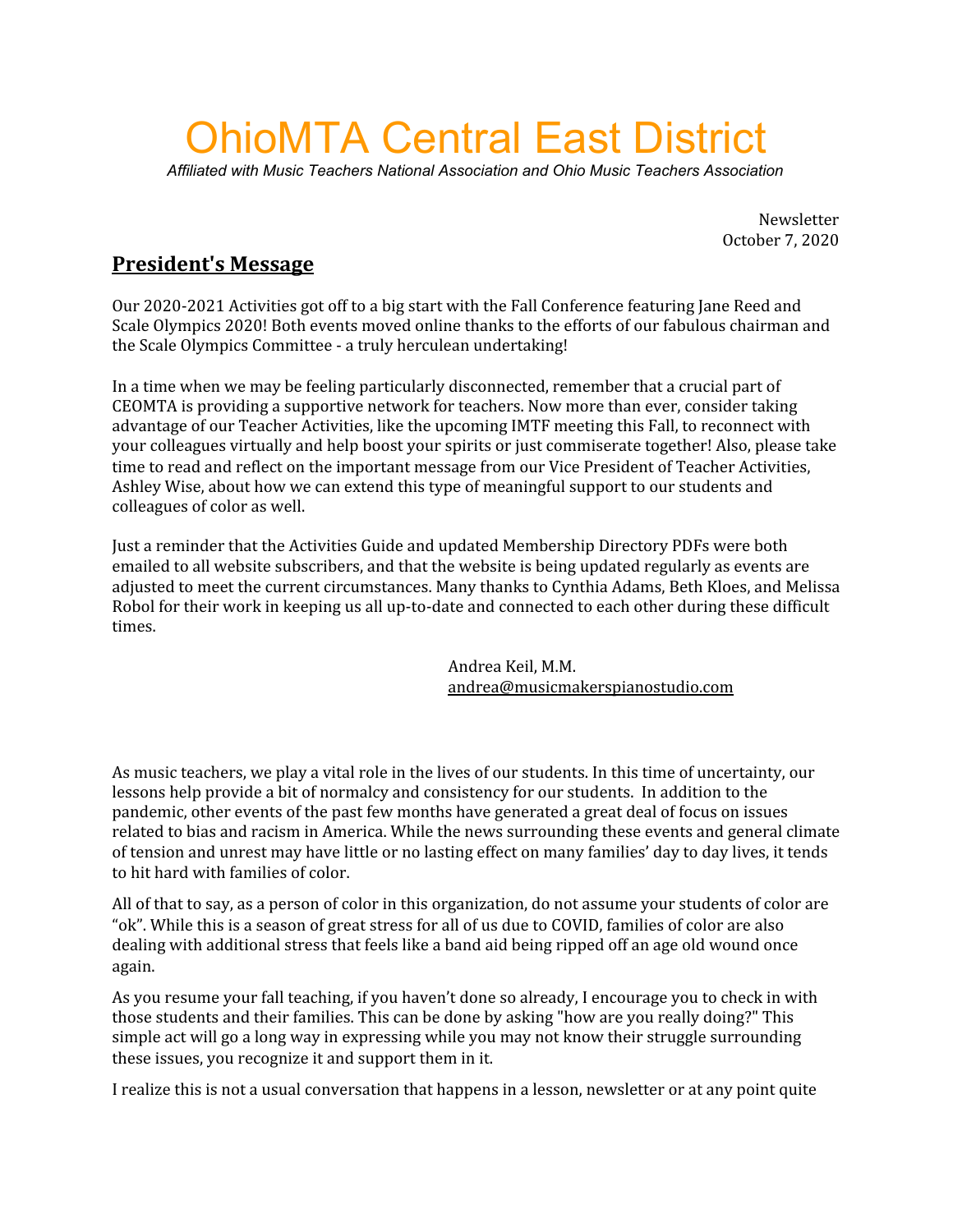frankly however CEOMTA is a place for us teachers to learn, engage and grow and it would be to our organization's great benefit to have it. As VP of Teacher Activities, I want to thank our Board President Andrea Keil, the entire Teacher Events Committee, Liz Atkinson, Theresa Murphy and Suzanne Newcomb for listening, their support, understanding the importance of this topic and willingness to include this topic as a part of one of the upcoming IMTF conversations and in our programming this year. We play an important role in our student's lives and let's let them know we care. Please don't hesitate to reach out to me directly if you ever have questions or concerns with how to bring up this conversation with your families. I look forward to "seeing" you at our upcoming events.

Thanks and Happy Teaching!

Ashley Wise, CEOMTA VP of Teacher Activities

# **STUDENT ACTIVITIES**

## **Scale Olympics**

Scale Olympics 2020 will take place online over Zoom on Saturday, October 3rd , and Saturday, October 10th . We are excited that between the two dates, 215 students from 27 teachers, and 33 judges will be participating. An advantage of the online format is that it allows both students and judges who live outside of Central Ohio to participate.

While it has taken a great deal of effort to move this large event online, the Scale Olympics committee has worked together to make it happen.

Students in Scale Olympics participate in up to nine events, including: Scales, Cadences, Arpeggios, Triads and Inversions, Sightreading, Harmonization, Transposition, Ear Training, and Theory. Students earn individual ribbons for each event in which they participate. Students participating in all nine events may earn either a blue or a yellow rosette, depending on their scores in each event.

More information about Scale Olympics 2020 is available on the CEOMTA website.

We are proud that CEOMTA will be able to make Scale Olympics 2020 happen in 2020! --Laura Wynia & Becky Blumensheid Buchan, Scale Olympics Co-Chairmen

# **Out and About Cancellations**

- Sunday, October 18 Riverside Methodist Hospital 1:30 p.m. CANCELLED due to visitor restrictions.
- Saturday, November 14 Friendship Village Columbus 2:00 p.m. CANCELLED due to visitor restrictions.
- Sunday, December 6 St. Ann's Hospital 1:30 p.m. CANCELLED due to visitor restrictions.
- Sunday, December 13 The Shops at Worthington Place Grand Piano 1:30-3:30 CANCELLED (Under new management - no indoor events)

--Miriam Brown, Out & About Chairman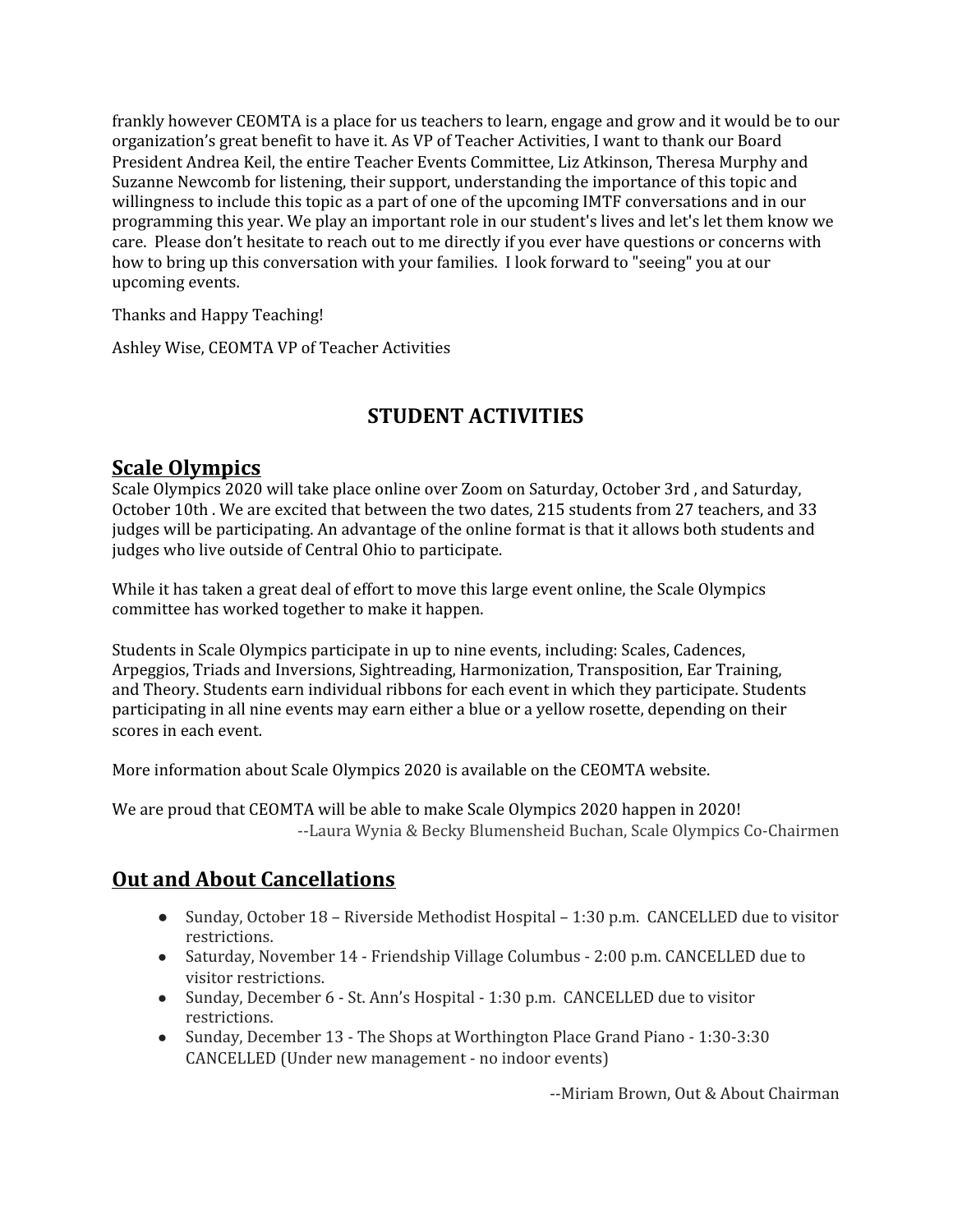# **Student Solo and Ensemble Recital**

The next Student Solo and Ensemble Recital is scheduled for Sunday, November 1, 2020, at Graves Piano & Organ Co., 5798 Karl Rd. (at Rt. 161), starting at 2:00 p.m. Be sure to get your registrations and participation fees in by Thursday, October 22, 2020 (postmarked). The recitals are open to students of all members who have studied for at least one year. They are a great performance opportunity in a non-competitive setting for any well-prepared student, and the perfect chance for them to hear other fine students from our district.

Detailed information can be found on our website: http://www.ceomta.org/studentevents/student-solo-ensemble-recitals . Please contact Dr. Caroline B. Salido-Barta, chair, at 614-440-3555 or thepianoartsstudio@yahoo.com, for additional questions.

## **Buckeye Competition Update**

The Buckeye Auditions event is OhioMTA's premier competition for our most outstanding students. Each of Ohio's eight Districts holds a preliminary competition in March, April or early May leading to a statewide competition in June at Malone University. Winners are required to compete at the state level. There are no monetary awards in the preliminary competition.

#### **DISTRICT PRELIMINARIES**

**Location:** Graves Piano and Organ **Date:** Sunday, May 9, 2021

#### **The registration link will open January 1, 2021 and close on March 1, 2021.**

- Each student will register separately and pay a single entry fee through the **OhioMTA registration system**. Applicants will receive notification 2 to 3 weeks before the competition.
- **Levels (Age as of Sept 1, 2020):** Elementary Ages 9-11; Junior Ages 12-14; Senior Ages 15-18
- **Time Limits:** Elementary 5-10 minutes; Junior 6–12 minutes; Senior 9-18 minutes
- **Categories:** Piano, Strings, Voice and Winds
- **Member Fees:** Elementary \$70; Junior \$90; Senior \$110
- **Non-member Fees:** Elementary \$105; Junior \$135; Senior \$165

#### **STATE FINALS – REQUIRED FOR WINNERS OF THE DISTRICT AUDITION**

**Date:** June 12, 2021 **Location:** Malone University – Canton, OH Johnson Center for Worship and the Fine Arts **Prizes:** Elementary \$200; Junior \$275; Senior \$350 For Rules, Regulations and Online Application go to: <https://ohiomta.org/buckeye-auditions>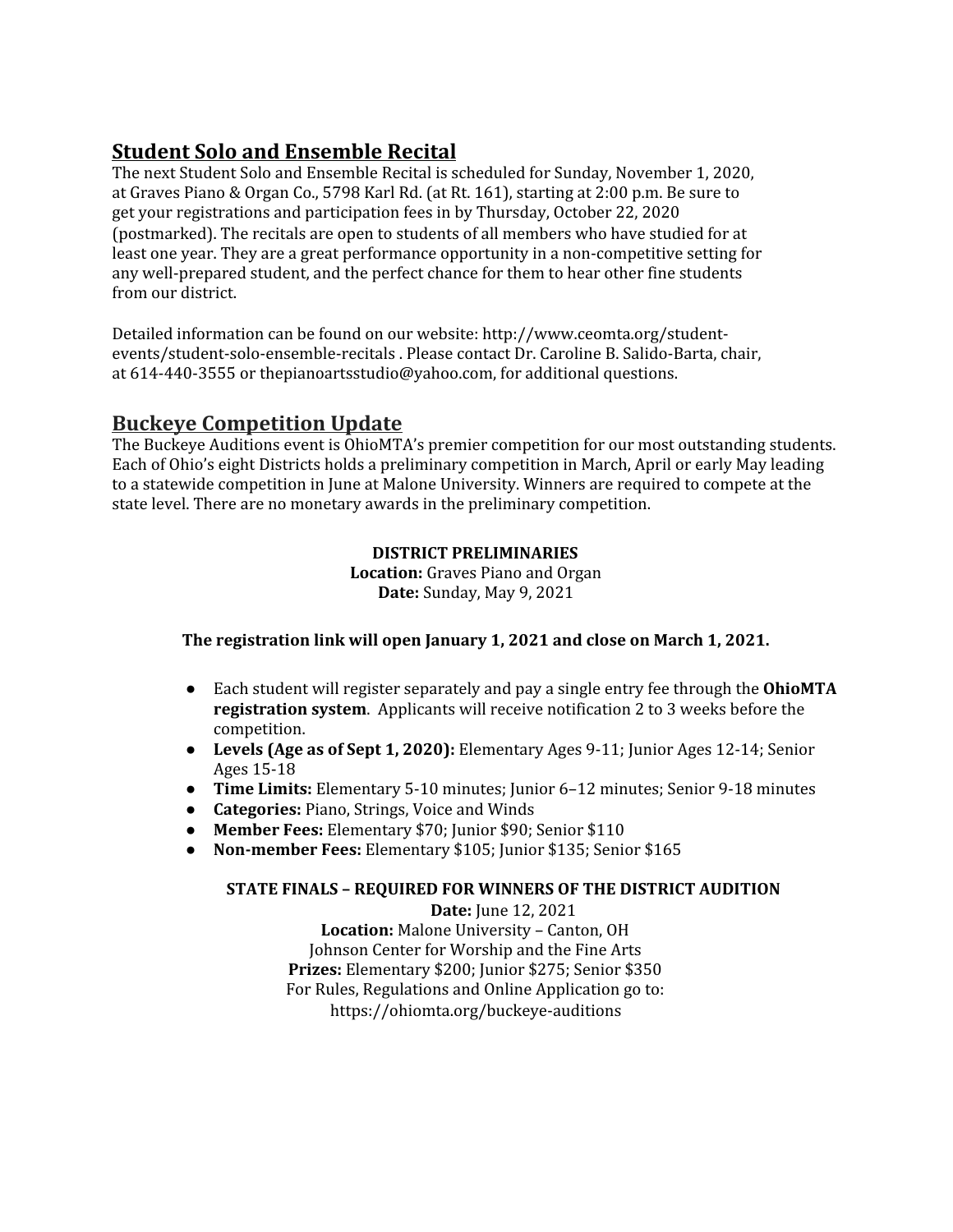## **TEACHER ACTIVITIES AND NEWS**

## **Workshop with Pianist George Lopez**

Friday, October 30, 2020 9:00 AM on Zoom (link will be sent the night before via email)

"The Eyes Have It!"

Important facets of eye movement in beginning to advanced piano playing to improve sight reading and technique featuring George Lopez.

Pianist George Lopez, Bowdoin College's Robert Beckwith Artist in Residence, has been a dedicated and dynamic performer, educator, and lecturer for 30 years. Known in Europe, South America and the US for his "…kaleidoscopic colors and clarity of conception…" (LA Times) in the standard repertoire as well as being a champion of newly written works, Mr. Lopez is also comfortable in styles of music ranging from jazz, ragtime to more contemporary styles of improvisation. His 2019-2020 concert season has included tours of New England and New York, the Bay Area, Seattle, New Orleans, Boulder, Colorado, Vermont, Massachusetts, Mexico, with concerts in Switzerland and Italy this summer. He was invited to Cuba just before the embargo was lifted to give masterclasses and concerts as a member of the Aries Trio. Mr. Lopez initiated his "Music in the Museum" series at Bowdoin College that consistently sells out to audiences who enjoy his creative and engaging lecture recitals on the relationship of music to art and ideas.

He has taken up the baton and built up the all-student Bowdoin College Orchestra which performs full symphonic programs each semester. He resides in Brunswick, Maine.

#### **Conferences**

The fall season for teachers of CEOMTA was kicked off to a fantastic start with our recent Fall Conference held the morning of Friday, September 25. It was our district's first online conference held via Zoom and was well attended. Andrea Keil gave a wonderful greeting to viewers as our new district president, followed by certification chair Janice Cook who introduced our state teacher of the year, Sally Sansbury. VP of Teacher Activities and conference co-chair, Ashley Wise, presided over the conference.

Guest Speaker Jane Reed's talk *Inspire the Desire to Learn,* was practical, informative, and engaging. She offered several gems that could easily be incorporated in our teaching. She discussed communication strategies that will help our students be more curious, engage their thinking, and become more active learners. When we as teachers ask the right questions, our students will become problem solvers, more imaginative, and excited to learn each week. Jane encouraged audience participation and allowed time for questions.

In an attempt to engage participation in this online event and show appreciation to our teachers, ten door prizes were awarded at the conference. A variety of gift cards were purchased and a message of encouragement was included and mailed to each of the winning recipients. The winners won the items based on answering questions and selecting a neighboring viewer in a "Brady Bunch" fashion, lol! This served as a fun ice breaker as well and seemed well received.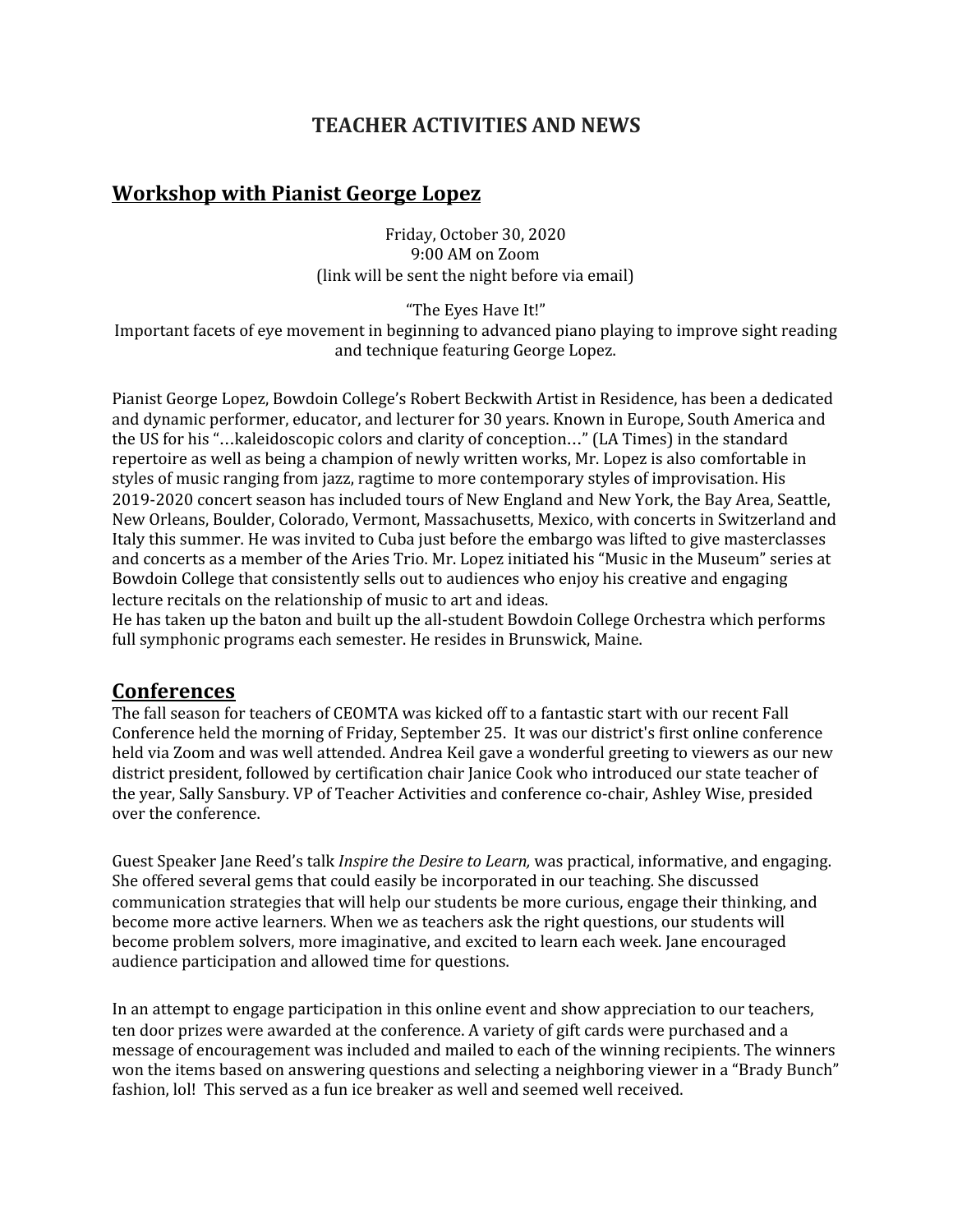Several teachers stayed on the line after the 11:00 hour and continued to talk till nearly 11:30. A recording of the conference will soon be available on the OhioMTA website.

The primary goal of our district co-chairs, Theresa Murphy and Ashley Wise is to strive to provide topics at each conference that are inviting and applicable for all instruments and to have speakers from a variety of diverse perspectives that pique the interests of our teachers and speak to the different seasons of teaching we are in. We look forward to seeing you at the spring conference scheduled for Friday, April 16, 2021 with guest speaker and composer Melody Bober. Additional details regarding this event will be available on the website.

--Ashley Wise and Theresa Murphy, District Conferences Co-Chairmen

## **Independent Music Teachers Forum**

Mark your calendars for the upcoming Independent Music Teachers Forum! On Friday, November 6th at 10 a.m., Suzanne Newcomb, IMTF chair, will lead a lively discussion about teaching during our historic COVID-19 quarantine. We'll talk about what has worked with our students online and what hasn't. Discussion topics will include technology that is helpful for the most effective lessons, teaching materials that have achieved success, and how to appropriately check in on the mental health and well-being of your students during this challenging time. Breakout rooms will be utilized for smaller group discussions. Our unique group of district teachers will be able to have an exchange of ideas as well as some much needed fellowship. The Zoom link will be published prior to the meeting.

Join us!

--Suzanne Newcomb, Independent Music Teachers Forum Chairman

## **Grants for Professional Development**

Fall is upon us and it is time to start thinking about the school schedule. During each school year, Ohio Music Teachers Association offers Grants for Professional Development. This is an opportunity for music teachers to be able to focus on ourselves and how we might improve our skills as teachers and the management of our studios.

With Covid19 on all our minds, there are more online opportunities than ever before. You can literally participate in a program anywhere in the world.

I challenge you to take this opportunity to examine your strengths and weaknesses as a teacher, and to identify ways to become more effective and marketable to potential students. Consider refining your performance skills by working with a master teacher or taking a finance course to maximize your potential earnings. Learn how to master Zoom, WhatsApp, WeChat, Skype, and other apps that enable you to teach online. There are countless ways a professional grant could enhance your skills. You are only limited by your creativity.

We can all make improvements to our studios. Take this time to see what would be most beneficial for you. CEOMTA offers up to \$350 per teacher, with a total of \$700 set aside each year. Look at the CEOMTA website for details. The deadline for your application is April 15, 2021.

Look now and plan ahead.

--Annette Suhovecky, Grants for Professional Development Chairman